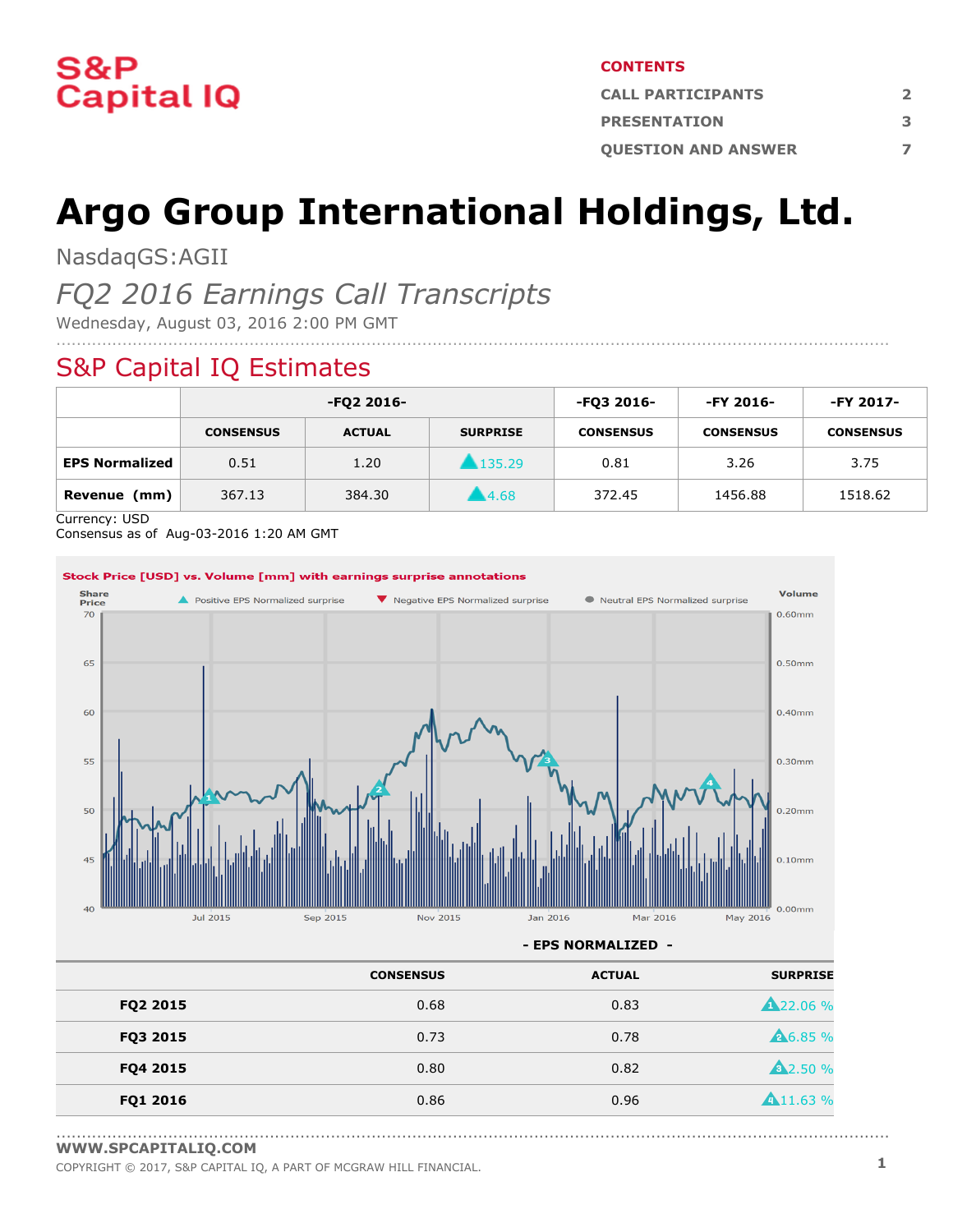....................................................................................................................................................................

## <span id="page-1-0"></span>**Call Participants**

**EXECUTIVES**

**Jay S. Bullock** *Executive Vice President and Chief Financial Officer*

**Mark E. Watson** *Chief Executive Officer and Director*

**Susan Spivak Bernstein** *Senior Vice President of Investor Relations*

**ANALYSTS**

**Charles Gregory Peters** *Raymond James & Associates, Inc., Research Division*

#### **Jeff Schmitt**

**Matthew John Carletti**

*JMP Securities LLC, Research Division*

**Meyer Shields** *Keefe, Bruyette, & Woods, Inc., Research Division*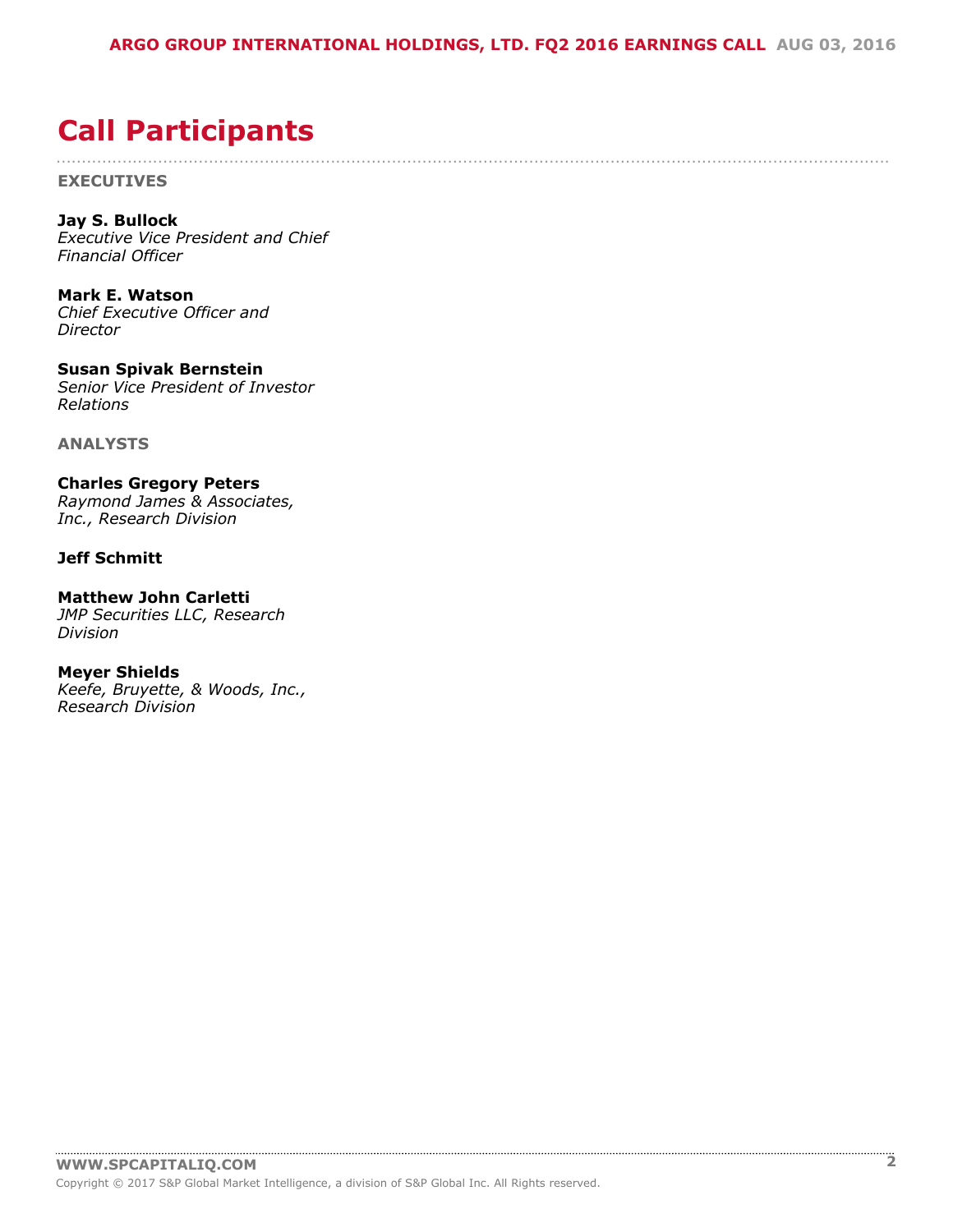## <span id="page-2-0"></span>**Presentation**

....................................................................................................................................................................

#### **Operator**

Good morning, everyone, and welcome to the Argo Group 2016 Second Quarter Earnings Conference Call. [Operator Instructions] Please also note, today's event is also being recorded.

At this time, I'd like to turn the conference call over to Susan Spivak Bernstein, Investor Relations. Ma'am, please go ahead.

#### **Susan Spivak Bernstein**

#### *Senior Vice President of Investor Relations*

Thank you, and good morning. Welcome to Argo Group's Conference Call for Second Quarter and 6 Months 2016 Results. Last night, we issued a press release on earnings, which is available in the Investors section of our website at www.argolimited.com.

Presenting on the call today is Mark Watson, Chief Executive Officer; and Jay Bullock, Chief Financial Officer. Also available during the Q&A portion is Mark Rose, our Chief Investment Officer. We're pleased to review the company's results for the quarter as well as provide you with management's perspective on the business. As the operator mentioned, this conference call is being recorded. Following management's opening remarks, you will receive instructions on how to queue in to ask questions.

As a result of this conference call, Argo Group management may make comments that reflect their intentions, beliefs and expectations for the future. Such forward-looking statements are qualified by the inherent risks and uncertainties surrounding future expectations generally, and may materially differ from actual future results involving any one or more of such statements. Argo Group undertakes no obligation to publicly update forward-looking statements as a result of events or developments subsequent to this conference call. For a more detailed discussion of such risks and uncertainties, please see Argo Group's filings with the SEC.

With that, I'm pleased to turn the call over now to Mark Watson, Chief Executive Officer of Argo Group. Mark?

#### **Mark E. Watson**

#### *Chief Executive Officer and Director*

Thank you Susan, and good morning, everyone, and welcome to our second quarter earnings call. After the market close yesterday, Argo reported growth in operating earnings per share of 34% to \$1.20 per share. This result reflects a lot of hard work finally paying off in the U.S. At a time where all markets are experiencing intense competition, our focus on risk selection and execution shows in the results.

Perhaps as important, we achieved these results in a quarter characterized by a high number of industry catastrophic-related loss events, both in the U.S. and outside the U.S., mainly the firestorm -- excuse me, the fire in Fort McHenry (sic) [ Fort McMurray ] as well as to storms in Texas, both hail and floods.

Finally, this quarter's results also benefited from strong results in our alternative investment portfolio. For the 6 months of 2016, our operating earnings per share of \$2.16 per share grew 10.8% from the prior year. And book volume per share of \$57.93 at the end of the quarter, is up nearly 7% from year-end 2015. We continue to take encouragement from these results and remain thoughtful given the competitive landscape. Our underwriters are exercising discipline and passing on opportunities to underwrite business where pricing objectives can't be met in our opinion. While this might lead to slower premium growth than we would like to see, it has also resulted in continuous improvement in the quality and, we believe, profitability of our portfolio. You can certainly see that in the -- in our U.S. businesses this year.

Again, reflecting balance and execution, all 4 of our operating businesses generated an underwriting profit in both the quarter and the 6-month periods. Our combined ratio was 95.6% in the second quarter and 94.8% for the 6-month period and includes the impact of \$23 million of catastrophic losses in the second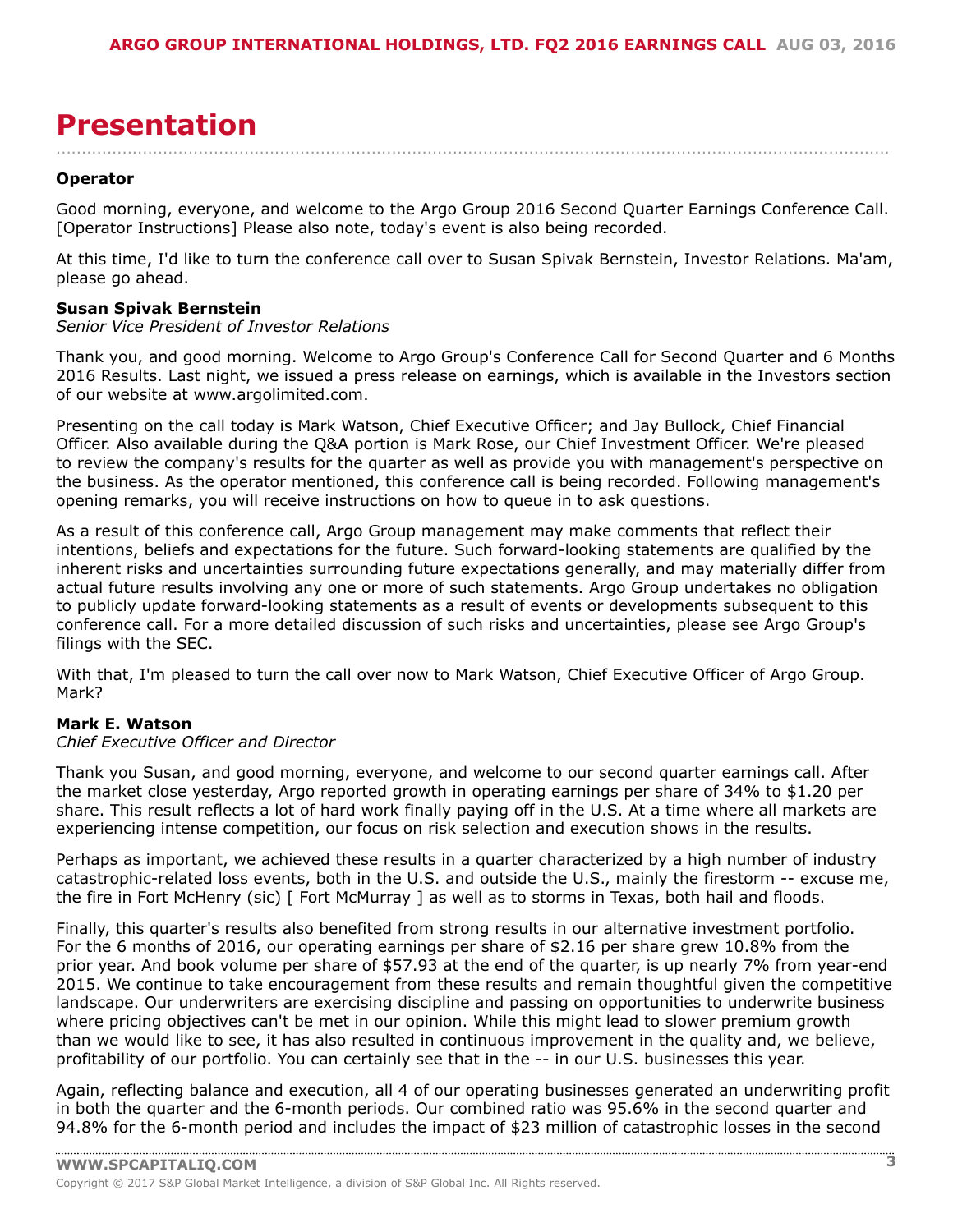quarter and \$26 million for the first half of the year. It also includes \$12.7 million of positive reserve development from prior periods in the second quarter and \$15.9 million for the first half of the year.

We continue to benefit from our prudent loss reserving strategy. Including this quarter, we benefited from favorable loss reserve development now for the last 21 consecutive quarters in each of the last 11 years, or more than a decade.

Overall, our expense ratio is showing favorable year-over-year improvement, as we've discussed in the past. Having said that, the Lloyd's market is becoming increasingly more expensive, as both commission expense and compliance expense increased, and we still aren't sure how to deal with Brexit. This is despite increasing pressure on the cost of acquiring business. This is an issue that is being felt industrywide and is approaching a point that, in my opinion, challenges the viability of our business model or the industry business model at Lloyd's. We can talk more about that later.

Now let me briefly comment on each of our operating segments. It was a challenging quarter for premium production in our Excess and Surplus lines of business. Gross written premiums was up modestly in the second quarter and 2.6% for the first 6 months of 2016 compared to 2015.

The areas where we are achieving growth are in our casualty and environmental units, reflecting in part the benefit from our investments in technology. We are now able to more rapidly select and process submissions, allowing us to reduce turnaround time and improve results through better risk selection. As we continue making investments in these areas, we expect to see the benefit reflected in other areas of this segment over the coming quarters.

On average, rates were are up modestly across this segment, other than property, which is down a bit due to continued intense competition in this area. The first 6 months of 2016 continues the trend of improvement in most businesses within our Commercial Specialty segment. Gross written premium was up 27% in the quarter and 17% for the first 6 months. Growth was driven by our program and surety businesses, with the contribution mainly from professional lines.

We've made incremental changes and improvements to our public entity business, which is, once again, performing well. Financial struggles in the energy sector have reduced new business opportunities in our mining and surety businesses. Despite these challenges, we achieved favorable underwriting income in each business.

As reported last quarter, we've moved the reporting of Argo Pro, our U.S.-branded professional liability business, into our Commercial Specialty segment to better reflect the largely retail distribution strategy of the business. Argo Pro is dedicated to serving groups, such as lawyers accountants and architects with insurance against risks, such as errors and omissions as well as insuring the directors and officers of corporations and not-for-profit organizations. Overall, rates in this segment were down modestly, with the largest declines in our retail establishment and surety businesses.

Turning to Syndicate 1200. Competition remains intense in the Lloyd's market, as I mentioned a minute ago. Gross written premium growth -- or I should say, gross written premiums were down 9% in the second quarter, but still up 1.5% for the first 6 months of the year. Variances in reported growth in any one quarter reflect changes to renewal patterns and a shift to more business written in the market under binder authorities. The latter develops more slowly on both the written and earned basis than open market business.

As to conditions in the market, it's not uncommon to hear that this is one of the most difficult markets in a long time at Lloyd's. Having said that, we continue managing relationship by relationship, providing consistent business practices and outstanding servicing capabilities and renewed activity on partnering with our most profitable relationships. And despite the pressure on the margins from the distribution model in London, our platform has one of the lowest non-acquisition expense ratios in the market. As well, our overseas platforms in Singapore, Shanghai and Dubai are meeting our expectations, and joint efforts with our U.S.-submitted business saw appreciable growth in a number of markets, mainly marine and livestock among them.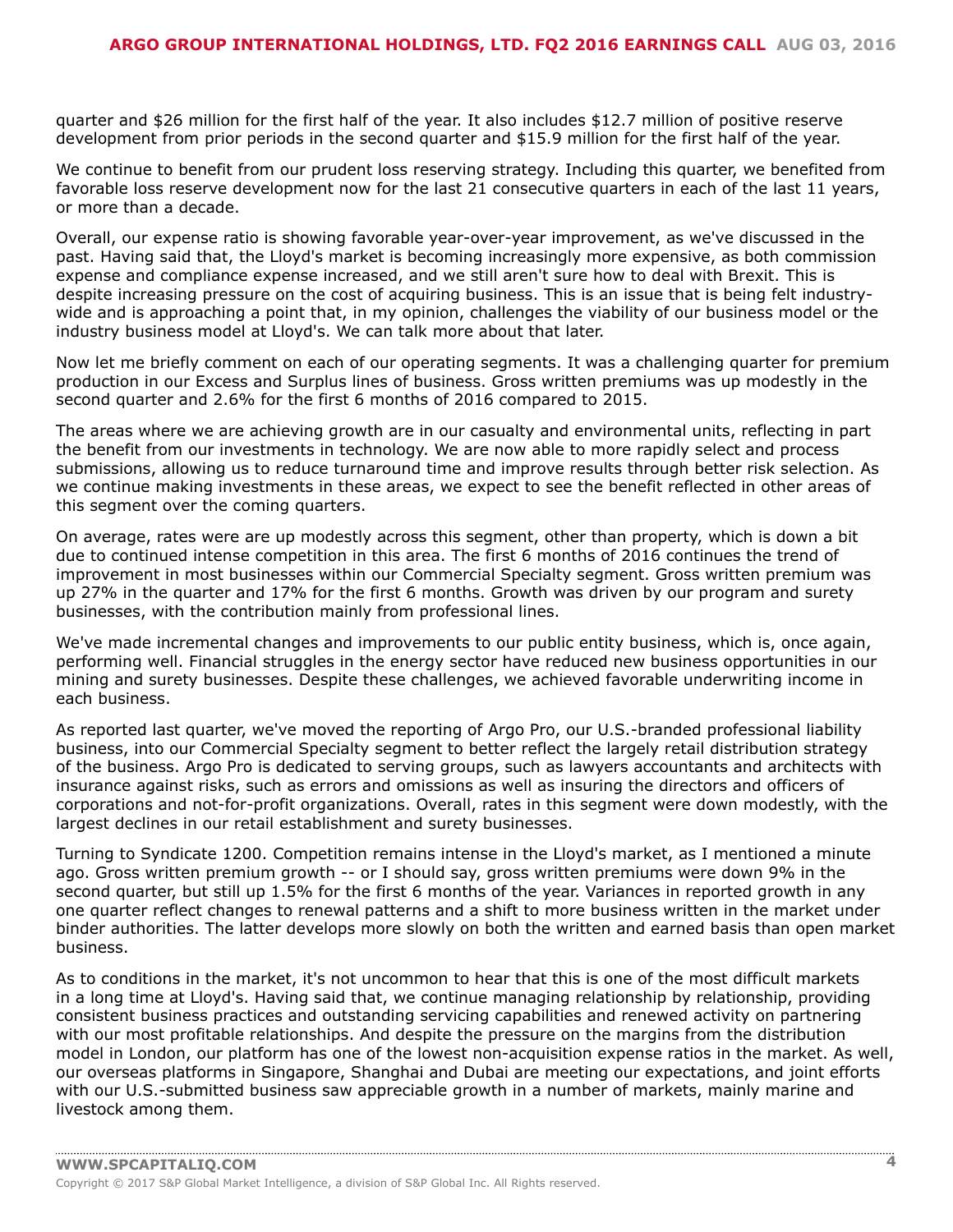Our International Specialty segment continues to experience challenging market conditions, with gross written premium down 15% in the second quarter of 2016 and 6% for the first 6 months of the year. The decline in premium is somewhat exaggerated in Argo Re as a result of the timing of certain renewals, but was also impacted by the nonrenewal business due to pressure on either pricing terms or terms and conditions. There are signs, however, in the market of touching bottom as a greater number of accounts are being rerated.

In the other business lines in this segment, excess casualty was negatively impacted by renewal timing, while production from our Bermuda professional lines and other global businesses was essentially flat. Partially offsetting this was higher premium in Brazil due in part to the appreciation of the real against the dollar. In Brazil, despite last year's climate of political and economic disruption, a balanced social response is seeing favorable reaction in the markets. And our long-term investment in Brazil -- in the Brazil business is working well for us. And the platforms and products we developed there are now mature and replicable elsewhere, which you'll hear more about next quarter.

Turning to investments. As you may remember, last quarter, we began to include the performance of our alternate investments in investment income. All comparisons for this quarter are done under this reclassification.

For the second quarter of 2016, Argo's total return for the portfolio was 1.8%, bringing year-to-date returns of the investment for our portfolio to 2.9%. Given the Brexit vote in our international businesses, we are pleased to report that the net impact was modest. During the second quarter, our return was positively impacted by our increased allocation to high yield, which we began in the third quarter of 2015. This has helped income and contributed to gains as well.

Speaking of income, our reported net investment income was \$35.7 million for the quarter, which was \$14 million higher than last quarter and \$11 million higher than the second quarter of 2015. Alternatives contributed \$12.5 million in the quarter versus a negative \$1.6 million last quarter and a positive \$2.6 million in the second quarter of 2015.

Moving on to capital management. Our philosophy has not changed and it's not likely to. Our first use of capital is to support the balance sheet, second is to grow the business, third is to have capital available for opportunities as they arise, and fourth is to activity return excess capital to our shareholders in an effective manner.

In the first half of 2016, we repurchased 718,595 shares of stock for \$40 million. Adjusted for the 10% stock dividend, the average price per share paid would have been approximately \$51.05 per share. In total, over the last 6 years, we've returned more than \$480 million of capital to shareholders, with \$371 million of capital to shareholders through share repurchases, and we paid \$109 million in cash dividends during that time.

We continue to view our stock as one of the best investments available. And we'll balance the return of capital to shareholders with our priority of building the Argo franchise and shareholder value in the long run.

With that, I'll turn the call over to our CFO, Jay Bullock. Jay?

#### **Jay S. Bullock**

*Executive Vice President and Chief Financial Officer*

Thanks, Mark, and good morning, everyone. I'll be brief in providing some detail on the financials and then open it up to Q&A.

As Mark highlighted, both operating earnings and book value showed continued progression during the quarter and the first 6 months of the year. And at \$36 million through June 30, underwriting income is roughly equivalent to the same period in 2015 despite the significant increase in catastrophe-related losses, again, evidence of the hard work done by all our teams on improving the underwriting result.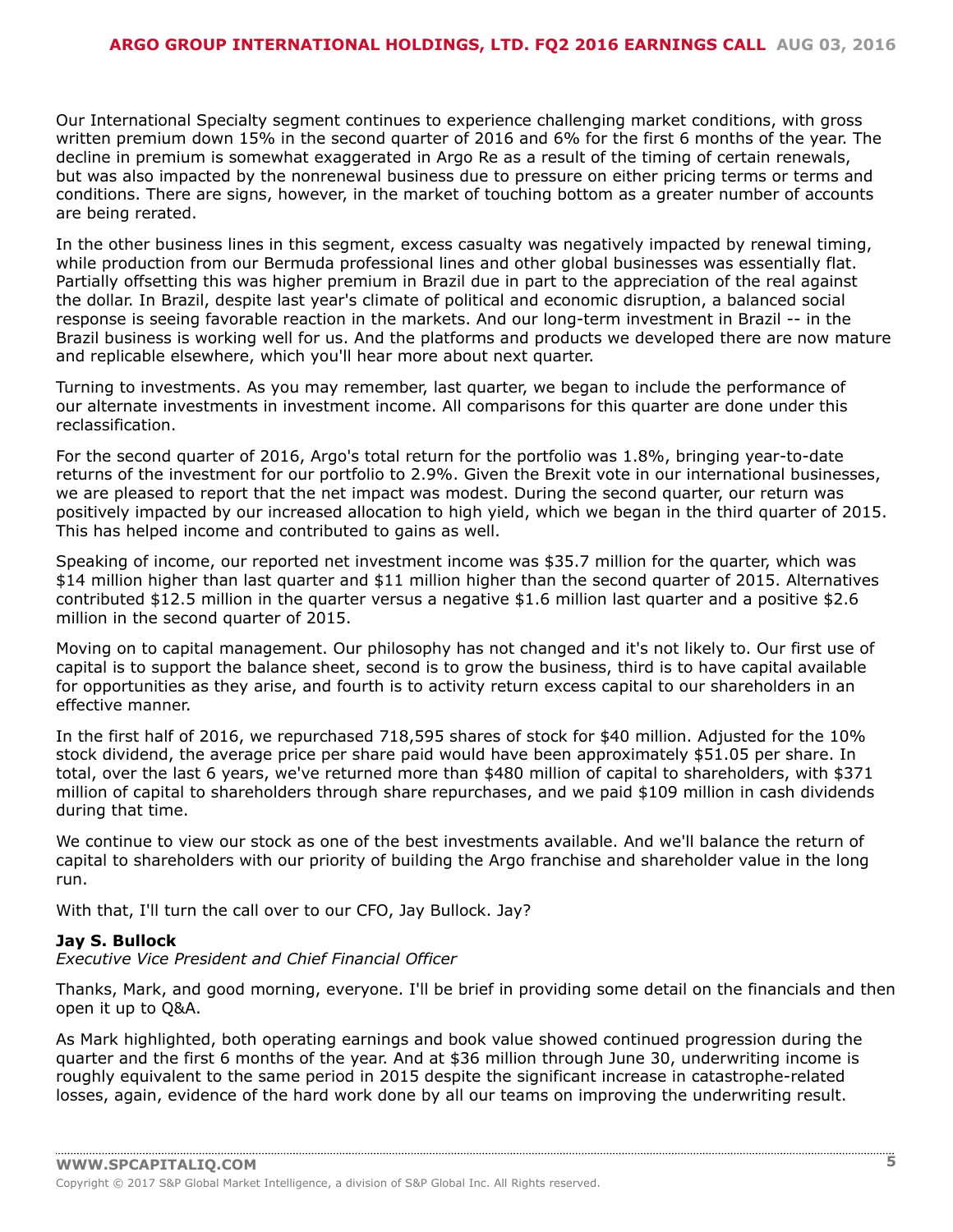To add some color to a few other items of note. The decline in the percentage of net written premium year-over-year was driven primarily by our reduced participation on the Syndicate of approximately 5% and by growth in our state funds fronting business in our Commercial Specialty segment. As a fronting business, the latter has the effect of increasing gross written, with no impact on net earned.

Turning to loss trends. Our current accident year non-cat loss ratio of 53.9% in the second quarter of 2016 and 54.7% in the first 6 months of 2016, both compare favorably to the same metrics for 2015. This was in part the result of a slightly lower incidence of large, attritional losses in the quarter.

In addition to the first 6 months of 2016, we continued the trend of overall favorable reserve development from prior accident years. For the second quarter, we experienced net favorable development of \$12.7 million, which included positive development from all 4 of our operating segments and represented the fourth consecutive quarter, where all operating segments have shown favorable development.

This, despite modest adverse development in the Run-off segment, driven by the settlement of a large asbestos-related account, reducing that net exposure and future uncertainty. As always, all of the relevant figures on loss development are displayed in the table in the press release.

Catastrophe losses that impacted our business for the quarter were \$22.7 million, that's net of reinsurance and reinstatement premiums, or 6.8 points on the combined ratio. As we preannounced prior to our earnings release and as Mark noted, these losses stem from the Canadian wildfires and U.S. storms.

The favorable trend in our expense ratio and absolute expense is due to an organizational focus on realigning processes to a true shared services platform where it make sense. This is an ongoing process, and we are seeing the results of our efforts both economically, but also in our ability to be more nimble on our approach to servicing our external customer base and for many of us, our internal customer base.

A couple of comments on investment returns. We saw a meaningful contribution to income from alternative investments. It's worth noting that the contribution came from a diverse group of more than 15 strategies, with no strategy accounting for more than 30% of the \$12.5 million total.

As to the realized losses of \$2.1 million, while there were a number of offsetting gains and losses, the largest single contributor was from the other than temporary impairment of certain equities that have yet to recover in value from the market dislocation in 2015. This was approximately \$4.4 million.

Another item to note is FX. Despite the Brexit and the devaluation of sterling to the U.S. dollars, most other major currencies appreciated versus the U.S. dollar, resulting in a moderate FX impact for the quarter.

For the second quarter of 2016, the effective tax rate for the group was 22.1%, modestly above our run rate expectation of 20%. In the quarter, the higher tax rate was mainly attributable to the approximate 2/3 of our earnings coming from the U.S. operating platforms. Year-to-date, the effective tax rate was approximately 19.4%.

Finally, on the balance sheet. We ended the quarter with a pretax unrealized embedded gain of \$144 million compared to \$84 million at December 31, 2016, reflecting the strong returns in the market. Operator, that concludes our prepared remarks, and we're now ready to take questions.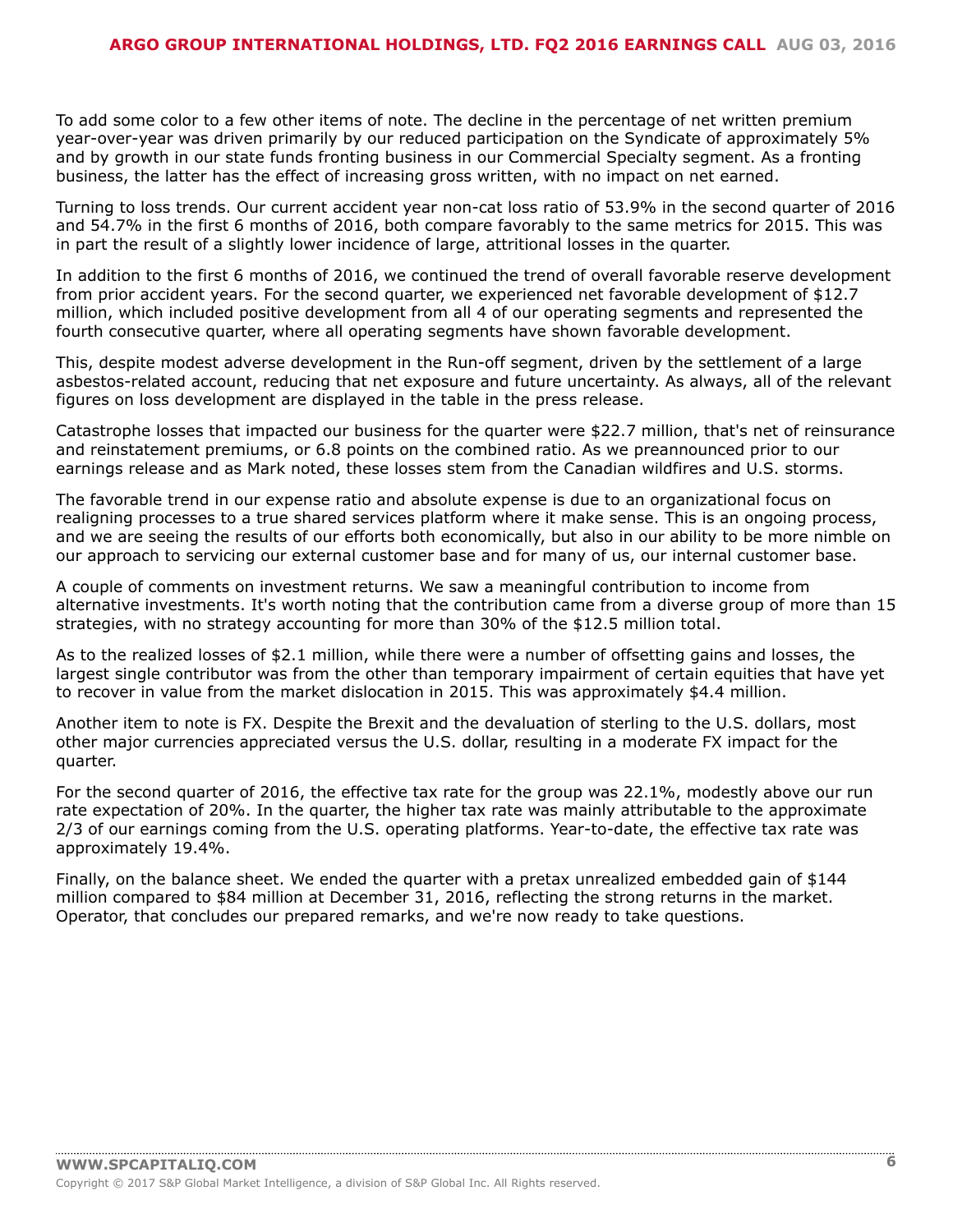### <span id="page-6-0"></span>**Question and Answer** ....................................................................................................................................................................

#### **Operator**

[Operator Instructions] And our first question comes from Greg Peters from Raymond James.

#### **Charles Gregory Peters**

*Raymond James & Associates, Inc., Research Division*

I -- 3 questions for you, 3 areas: the expense ratio, reserve development and guidance on alternative investments. For the expense ratio, I think it's up -- it's improved 100 bps in the first half of the year versus last year. And yet, Mark, you seem to suggest that there's some pressure coming at Lloyds and other areas of the market that might lead to less improvement going forward. So perhaps, you can just provide us some additional color on that point.

#### **Mark E. Watson**

*Chief Executive Officer and Director*

Well, Greg, I wasn't trying to suggest that there'd be pressure going forward. I was trying to suggest that notwithstanding the pressure of right now, that we're still making improvements. I don't see -- I mean, I guess, there could be more pressure going forward. But there's so much right now, it's hard to imagine more. So the point I was trying to make is I think, notwithstanding us growing the top line at a slower rate than we had intended, that we're still making progress in simplifying our company's operations and having some of that flow to the bottom line in expense savings. And I think there's still more room to go. I do think we will begin growing again at a consolidated level. It's just a little lumpy from one quarter to the next.

#### **Charles Gregory Peters**

*Raymond James & Associates, Inc., Research Division*

And how do we square that or put the growth comment with your remarks about the challenging business model at Lloyd's?

#### **Mark E. Watson**

*Chief Executive Officer and Director*

Well, I guess I might -- I should've said the London market in general. I just -- I think that as more and more business is being sucked up with line slips and more business is being placed locally and not getting to Lloyd's, there's more -- there's not as much business to underwrite. Having said that -- and this is why I was making the remarks -- why I made the comment in my remarks earlier. There are plenty of other places where we're picking business on our Lloyd's platform, Singapore and Dubai as examples of that. So the point I was trying to make is, I think, while things get challenging in one place, we're flexible and we're picking up premium in other places.

#### **Charles Gregory Peters**

*Raymond James & Associates, Inc., Research Division*

Right. On the reserve development, I think most people would have expected or anticipated some gradual year-over-year shrinkage of favorable reserve development. And yet, you reported something -- it was a positive surprise for us. Is there something underlying in your loss picks that led to this result? Or perhaps just some additional color on this positive variance would be helpful.

#### **Mark E. Watson**

*Chief Executive Officer and Director*

**WWW.SPCAPITALIQ.COM 7** Yes, so let me say 2 things: We would like to think that we have -- that our loss picks are always a bit conservative, which is why I made the comment earlier that we've had, I think, 21 consecutive quarters of positive reserve development. And over the last 11 years, we've had positive reserve development. So I [would](www.capitaliq.com) like to think that our loss -- our current loss picks are conservative, albeit, slightly, but I think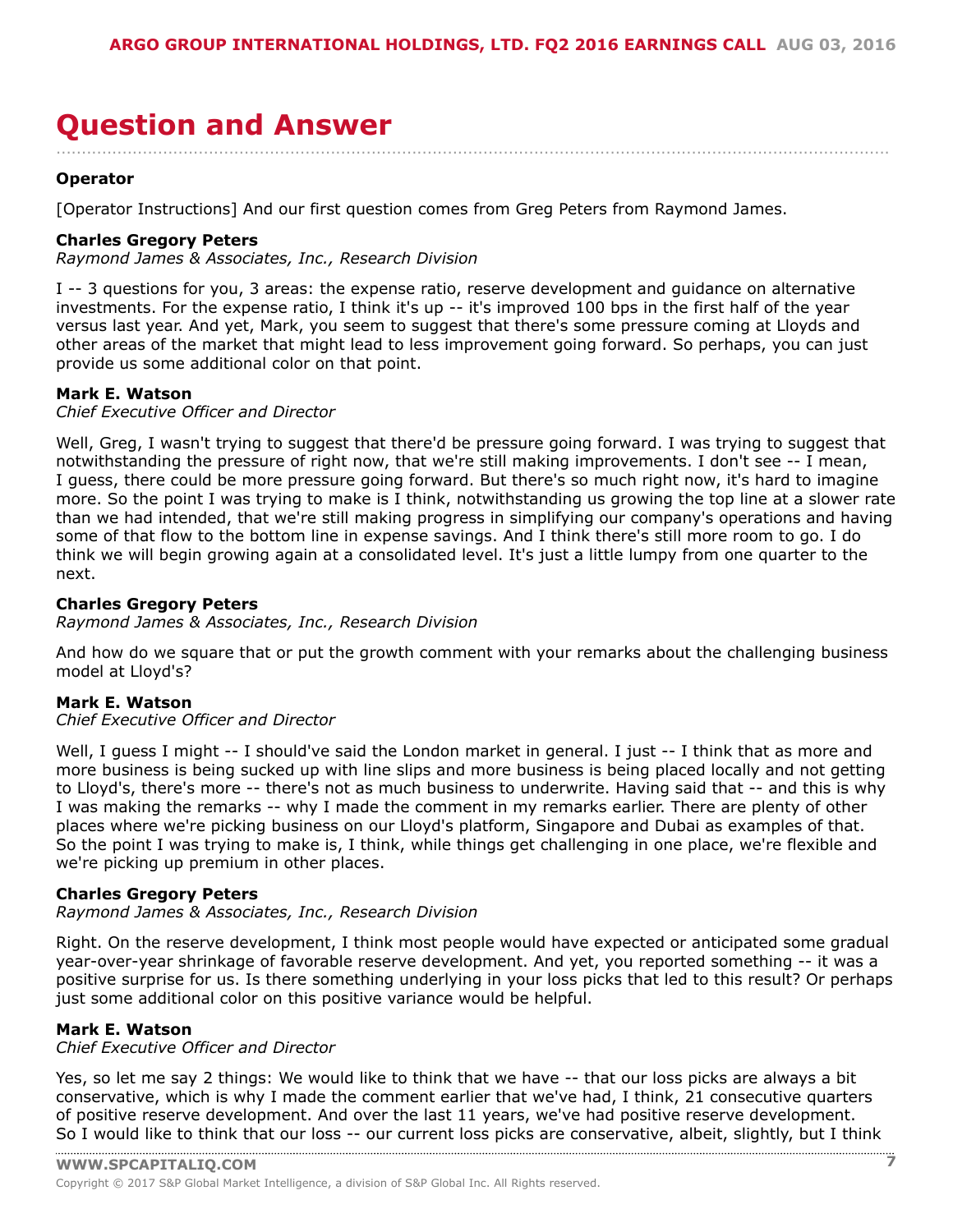conservative. And the second thing, if you remember that in this quarter a year ago, we had negative development in our Commercial Specialty segment of around \$2 million. And so we had positive reserve development in that segment this time of about \$5.5 million. So that's a \$7.5 million swing and that's about the difference between this year and last year.

#### **Charles Gregory Peters**

*Raymond James & Associates, Inc., Research Division*

Okay. Finally, on the alternative investment portfolio, it seems like there could be some volatility in that result, to say the least, going forward on a quarterly basis. What kind of guidance can you provide us so we don't get it too wrong?

#### **Mark E. Watson**

#### *Chief Executive Officer and Director*

Well, so let me start and then I'll let Jay finish. Yes, there will be more volatility in operating income, as the investment portfolio moves up and down. But I think that this isn't a new phenomenon. Let me rephrase that. Our allocation to investments isn't new, but a number of shareholders have asked us to be more inclusive in the returns of our alternative portfolio as a part of operating income, which is why we decided to make the switch last quarter. So yes, it provides a little -- it creates a little bit more volatility, but it probably more accurately reflects the earnings of the company. Jay, do you want to jump in?

#### **Jay S. Bullock**

#### *Executive Vice President and Chief Financial Officer*

Well, I guess the only thing additional I'd add, Greg, is if I'd refer you back -- we haven't filed the Q yes, so I'd refer you back to the 10-K or the -- I don't have the first quarter Q in front of me. But if you go back to year-end, we disclosed some of our -- we discussed the buckets of our alternatives. And 2 of them, they're going to be what I would call more recurring in nature or the hedge funds and loan only funds. That's about \$350 million. If I were to be conservative and say, "What's my expected returns in this environment if we can get 6%, 7%, 8%?" Of course, any time we invest in one of these strategies, we see a potential to do better than that. But I think that that's a reasonable expected return over a long period of time out of those investment strategies.

#### **Operator**

Our next question comes from Meyer Shields from KBW.

#### **Meyer Shields**

*Keefe, Bruyette, & Woods, Inc., Research Division*

Mark, I was hoping that we could sort of peek behind the curtain, when you talked a fair amount about the pressure that the London markets are seeing. Is there any increased M&A potential because of that?

#### **Mark E. Watson**

#### *Chief Executive Officer and Director*

Well, you saw one M&A transaction earlier this year. I think there are a couple of others that are underway at the moment. You've got at least one listed company there that's hit the wall. So yes, I think that you might see another couple of deals this year. I don't think there will be a wave of M&A activity, but I think that you'll see one-off deals between now and the end of the year.

#### **Meyer Shields**

*Keefe, Bruyette, & Woods, Inc., Research Division*

Okay. Is it reasonable to infer from the consistent share repurchase that you're not building a war chest for that? I understand the priorities that you laid out. They make sense. I'm just wondering how you think about the timing of that, having that capital available?

### **Mark E. Watson**

*[Chief Executive Officer an](www.capitaliq.com)d Director*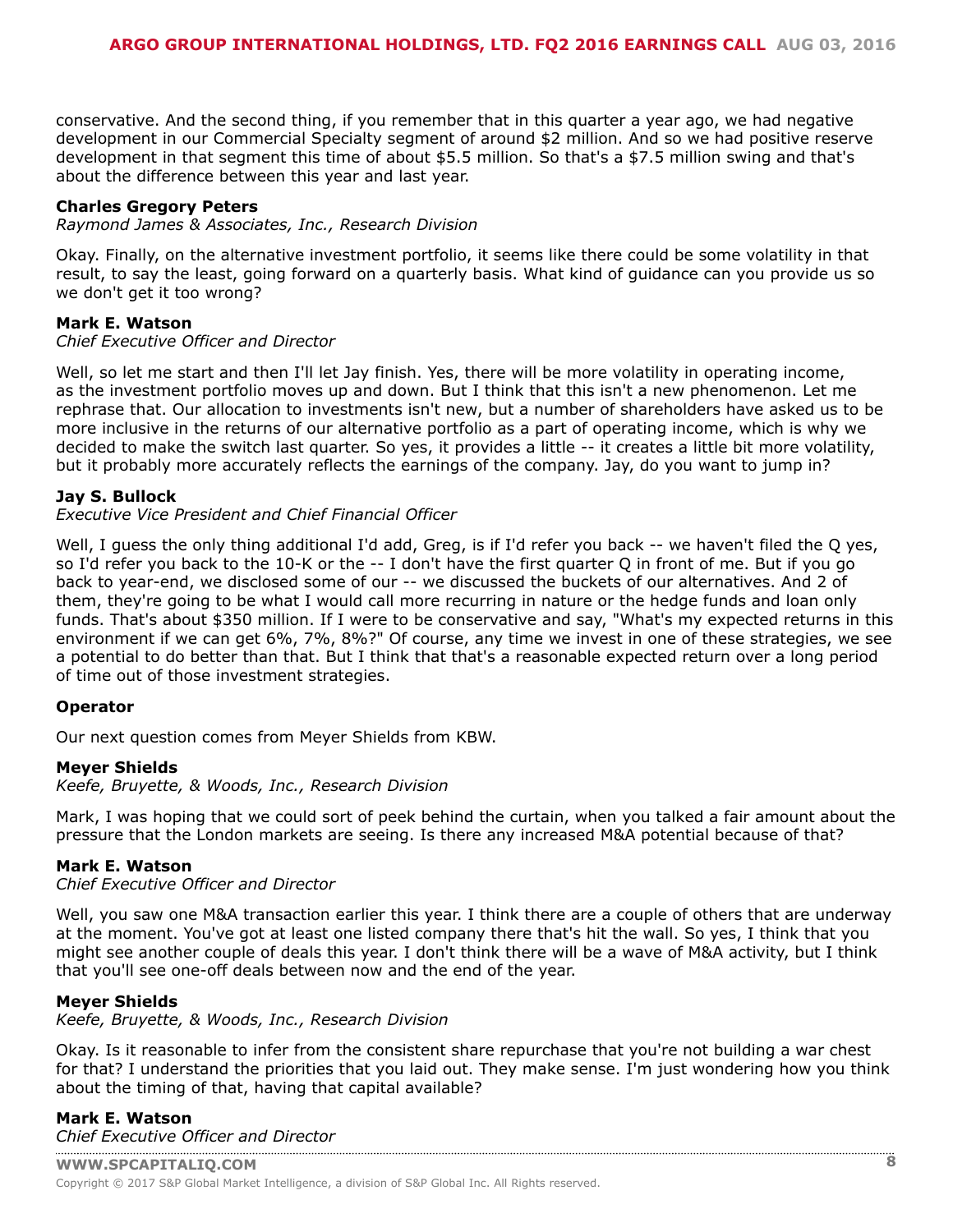Well, I would say right now, we have the high-class problem of generating capital faster than we can deploy it. And given our share prices, it's been a pretty easy decision to buy back our stock. Having said that, we've got plenty of capital to look at pretty good-sized deals, either between cash in the balance sheet or the investment portfolio or our access to the capital markets. So it isn't that we haven't been looking. It's just that things that we've looked at seem to get bid up and get away from us. And I'll give you great a example. There was a company that we looked at a few years ago that we were allegedly the covered bidder, and I'll use that word allegedly, and we just couldn't figure out how to get to the price that we got to, because we thought there was a hole in the balance sheet. And it would appear that, that company reported about a \$200 million hole in their balance sheet last week. So sometimes, I think we know too much when we do diligence, and it's just these things keep getting away from us on price. And so that's okay, we'll wait for the next one.

#### **Operator**

[Operator Instructions] Our next question comes from Jeff Schmitt from William Blair.

#### **Jeff Schmitt**

I missed the beginning of the call, so I apologize if you covered this. But the jump in premiums in the Commercial Specialty segment looks to be close to 30%. What drove that?

#### **Mark E. Watson**

#### *Chief Executive Officer and Director*

A fair amount of that was in our program business segment, followed by growth in professional liability, surety and, to a lesser extent, public entity.

#### **Jeff Schmitt**

Okay. And then on the E&S side, I mean, we're hearing from some people that some of the standard writers are -- may start to include what had traditionally been the E&S risk into a packaged policy as opposed to sending it elsewhere. Are you seeing any further encroachment there beyond historical levels?

#### **Mark E. Watson**

#### *Chief Executive Officer and Director*

I wouldn't say we are seeing encroachment beyond historical levels, but you are correct that the admitted market is increasing its appetite at the moment. This isn't the first time, and it won't be the last.

#### **Operator**

[Operator Instructions] Our next question comes from Matt Carletti from JMP.

#### **Matthew John Carletti**

*JMP Securities LLC, Research Division*

Just had a numbers question on the Lloyd's Syndicate, the ex-cat accident year loss ratio was -- I think I got to go back several years to find that one low. And I know, Jay, you mentioned in your comments briefly that there was a slightly lower, I think, frequency of large attritional losses. It had been running kind of mid-50s for several quarters, if we average it out, and it was good 5, 6 points below that. Is that the full impact there? Or is there -- is that just a small piece of it and there's other things going on?

#### **Jay S. Bullock**

*Executive Vice President and Chief Financial Officer*

That's, by far, the biggest impact. And for -- again, as you know, we did have some cat losses there. That business has been -- has avoided most of the catastrophe events from the last couple of years. And as we've reported in quarter after quarter, large bad things have happened and in Lloyd's, you insure most of those things. So I would say that the majority of the impact is related to that. There's also a few other things that we've done where we've -- where we're moving out of some businesses that are going to have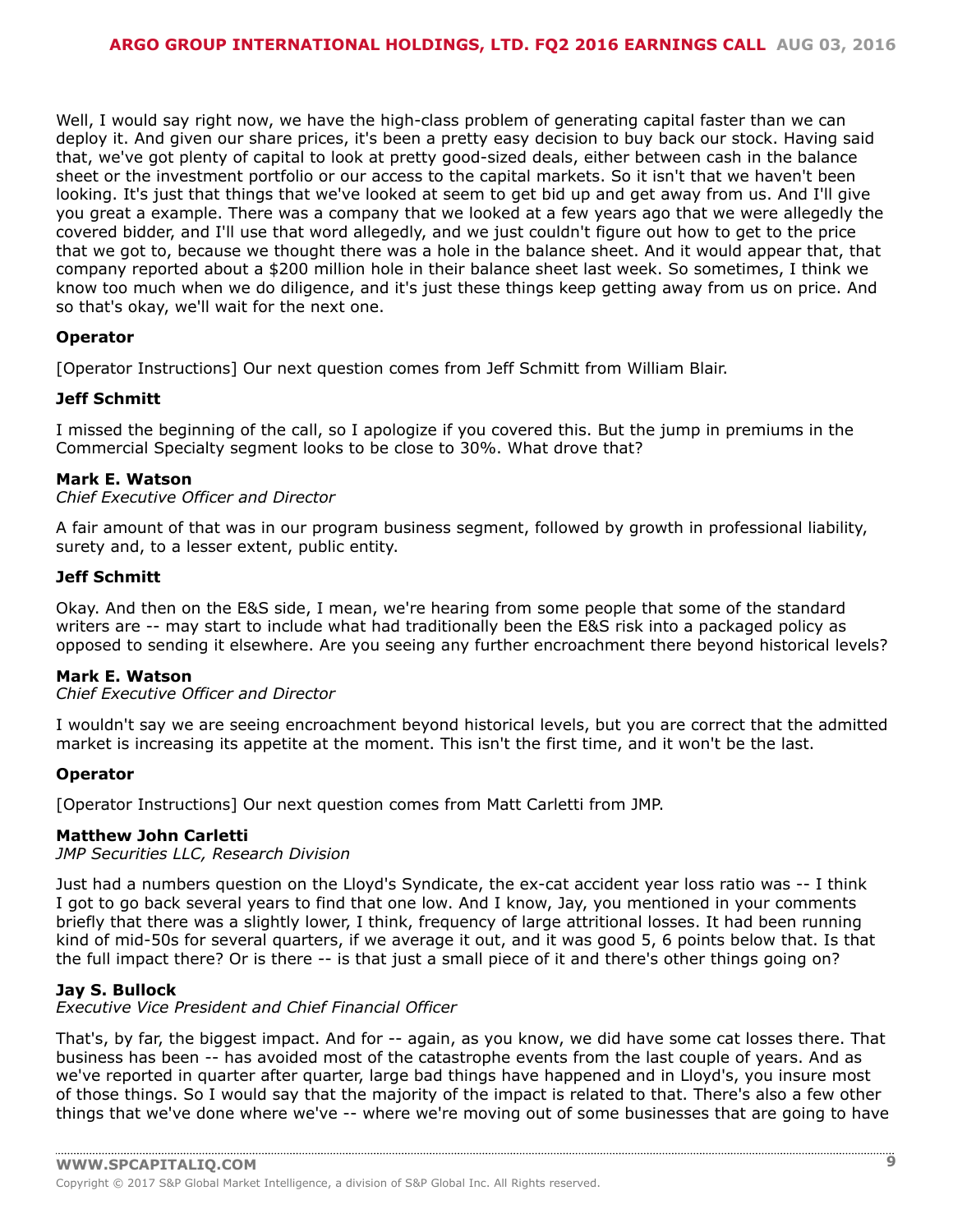an impact on that as well. Really small numbers, but small numbers that have bad results can have larger impacts than they deserve.

#### **Operator**

And ladies and gentlemen, at this time, I'm showing no additional questions. I'd like to turn the conference call back over to management for any closing remarks.

#### **Mark E. Watson**

#### *Chief Executive Officer and Director*

Thank you. And I'd like to thank everyone for joining us today. It's a choppy market, but I think our company sits in the best position it has in a long time. We absolutely did very well in the U.S. this quarter, as I mentioned on our -- in my opening remarks. And in fact, I think we made more money on both an underwriting basis and operating income in the first half of this year than we ever have. And I'd like to thank everyone in the U.S. for all their hard work. And I look forward to talking to you all again at the end of the third quarter. Operator, that concludes my remarks.

#### **Operator**

And with that, ladies and gentlemen, today's conference is now concluded. We thank you for attending. You may now disconnect your lines.